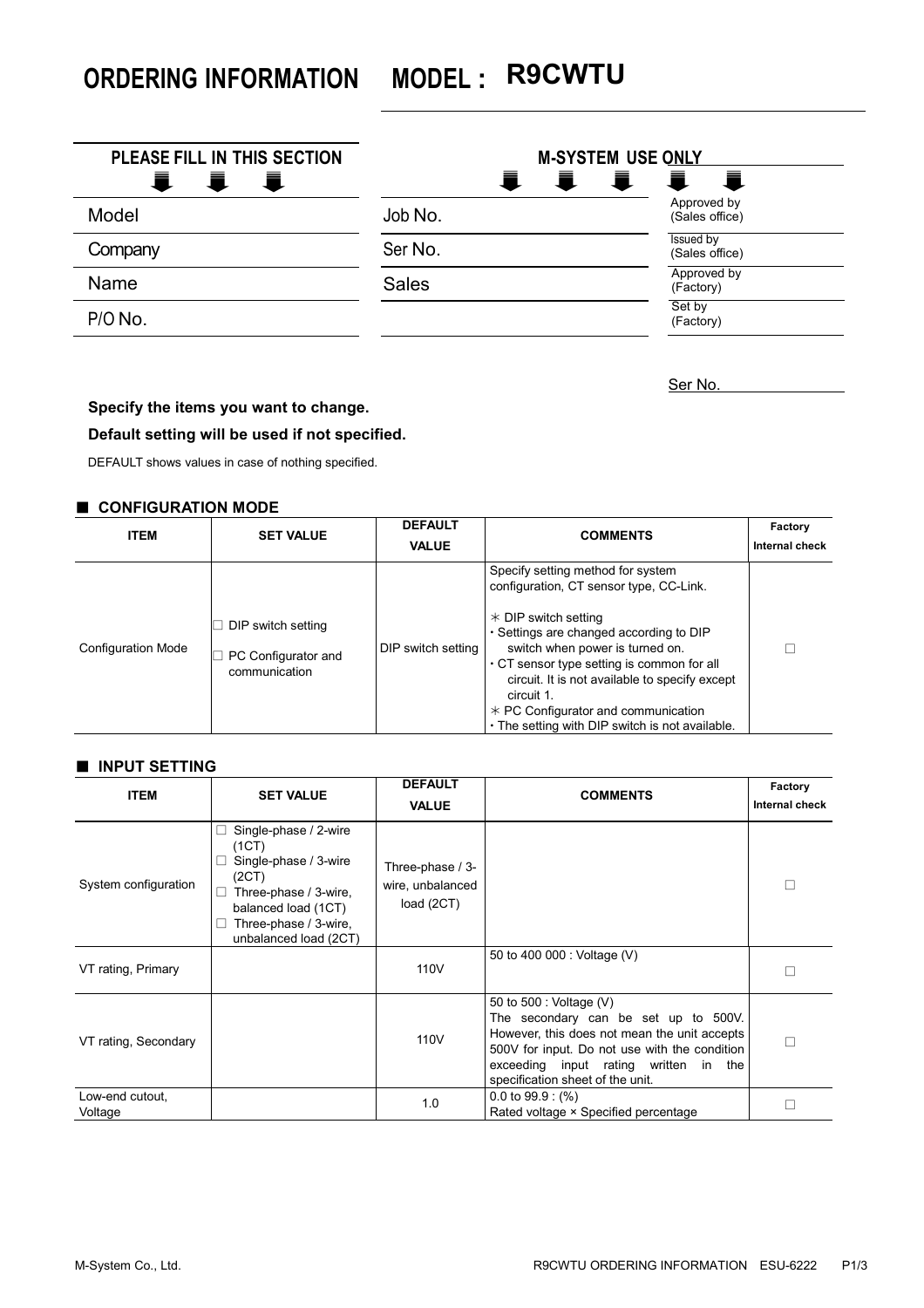# ■ **INPUT SETTING (FOR EACH CIRCUIT)**

|                           | <b>ITEM</b>                | <b>SET VALUE</b>                                                                                         | <b>DEFAULT</b><br><b>VALUE</b> | <b>COMMENTS</b>                                                                                                                                     | Factory<br><b>Internal check</b> |
|---------------------------|----------------------------|----------------------------------------------------------------------------------------------------------|--------------------------------|-----------------------------------------------------------------------------------------------------------------------------------------------------|----------------------------------|
| Circuit<br>$\mathbf{1}$   | CT rating, Primary         |                                                                                                          | 5A                             | 1 to 20 000: Current (A)<br>Valid only for the sensor type CLSE-R5.<br>Selected sensor's rating is automatically set<br>for other types of sensors. | $\Box$                           |
|                           | CT sensor type             | $\Box$ CLSE-R5<br>$\Box$ CLSE-20<br>$\Box$ CLSE-05<br>$\Box$ CLSE-40<br>$\Box$ CLSE-10<br>$\Box$ CLSE-60 | CLSE-R5                        |                                                                                                                                                     | $\Box$                           |
|                           | Low-end cutout,<br>Current |                                                                                                          | 1.0                            | $0.0$ to 99.9 : $(\%)$<br>Rated current × Specified percentage                                                                                      | □                                |
|                           | CT rating, Primary         |                                                                                                          | 5A                             |                                                                                                                                                     | $\Box$                           |
| Circuit<br>$\overline{c}$ | CT sensor type             | □ CLSE-R5<br>$\Box$ CLSE-20<br>$\Box$ CLSE-05<br>$\Box$ CLSE-40<br>$\Box$ CLSE-10<br>$\Box$ CLSE-60      | CLSE-R5                        | When configuration mode is 'DIP switch<br>setting', it is not available to specify CT sensor<br>for circuit 2 or later.                             | $\Box$                           |
|                           | Low-end cutout,<br>Current |                                                                                                          | 1.0                            |                                                                                                                                                     | $\Box$                           |
|                           | CT rating, Primary         |                                                                                                          | 5A                             |                                                                                                                                                     | $\Box$                           |
| Circuit<br>3              | CT sensor type             | □ CLSE-R5<br>$\Box$ CLSE-20<br>$\Box$ CLSE-40<br>$\Box$ CLSE-05<br>$\Box$ CLSE-10<br>$\Box$ CLSE-60      | CLSE-R5                        |                                                                                                                                                     | $\Box$                           |
|                           | Low-end cutout,<br>Current |                                                                                                          | 1.0                            |                                                                                                                                                     | $\Box$                           |
|                           | CT rating, Primary         |                                                                                                          | 5A                             |                                                                                                                                                     | $\Box$                           |
| Circuit<br>4              | CT sensor type             | $\Box$ CLSE-R5<br>$\Box$ CLSE-20<br>$\Box$ CLSE-05<br>$\Box$ CLSE-40<br>$\Box$ CLSE-10<br>$\Box$ CLSE-60 | CLSE-R5                        |                                                                                                                                                     | $\Box$                           |
|                           | Low-end cutout,<br>Current |                                                                                                          | 1.0                            |                                                                                                                                                     | $\Box$                           |
|                           | CT rating, Primary         |                                                                                                          | 5A                             |                                                                                                                                                     | □                                |
| Circuit<br>5              | CT sensor type             | □ CLSE-R5<br>□ CLSE-20<br>$\Box$ CLSE-05<br>$\Box$ CLSE-40<br>$\Box$ CLSE-10<br>$\Box$ CLSE-60           | CLSE-R5                        |                                                                                                                                                     | $\Box$                           |
|                           | Low-end cutout,<br>Current |                                                                                                          | 1.0                            |                                                                                                                                                     | $\Box$                           |
|                           | CT rating, Primary         |                                                                                                          | 5A                             |                                                                                                                                                     | $\Box$                           |
| Circuit<br>6              | CT sensor type             | □ CLSE-R5<br>$\Box$ CLSE-20<br>$\Box$ CLSE-05<br>$\Box$ CLSE-40<br>$\Box$ CLSE-10<br>$\Box$ CLSE-60      | CLSE-R5                        |                                                                                                                                                     | □                                |
|                           | Low-end cutout,<br>Current |                                                                                                          | 1.0                            |                                                                                                                                                     | □                                |
|                           | CT rating, Primary         |                                                                                                          | 5A                             |                                                                                                                                                     | □                                |
| Circuit<br>$\overline{7}$ | CT sensor type             | $\Box$ CLSE-R5<br>$\Box$ CLSE-20<br>$\Box$ CLSE-05<br>$\Box$ CLSE-40<br>$\Box$ CLSE-10<br>$\Box$ CLSE-60 | CLSE-R5                        |                                                                                                                                                     | $\Box$                           |
|                           | Low-end cutout,<br>Current |                                                                                                          | 1.0                            |                                                                                                                                                     | $\Box$                           |
|                           | CT rating, Primary         |                                                                                                          | 5A                             |                                                                                                                                                     | $\Box$                           |
| Circuit<br>8              | CT sensor type             | $\Box$ CLSE-R5<br>$\Box$ CLSE-20<br>$\Box$ CLSE-05<br>$\Box$ CLSE-40<br>$\Box$ CLSE-10<br>$\Box$ CLSE-60 | CLSE-R5                        |                                                                                                                                                     | $\Box$                           |
|                           | Low-end cutout,<br>Current |                                                                                                          | 1.0                            |                                                                                                                                                     | $\Box$                           |